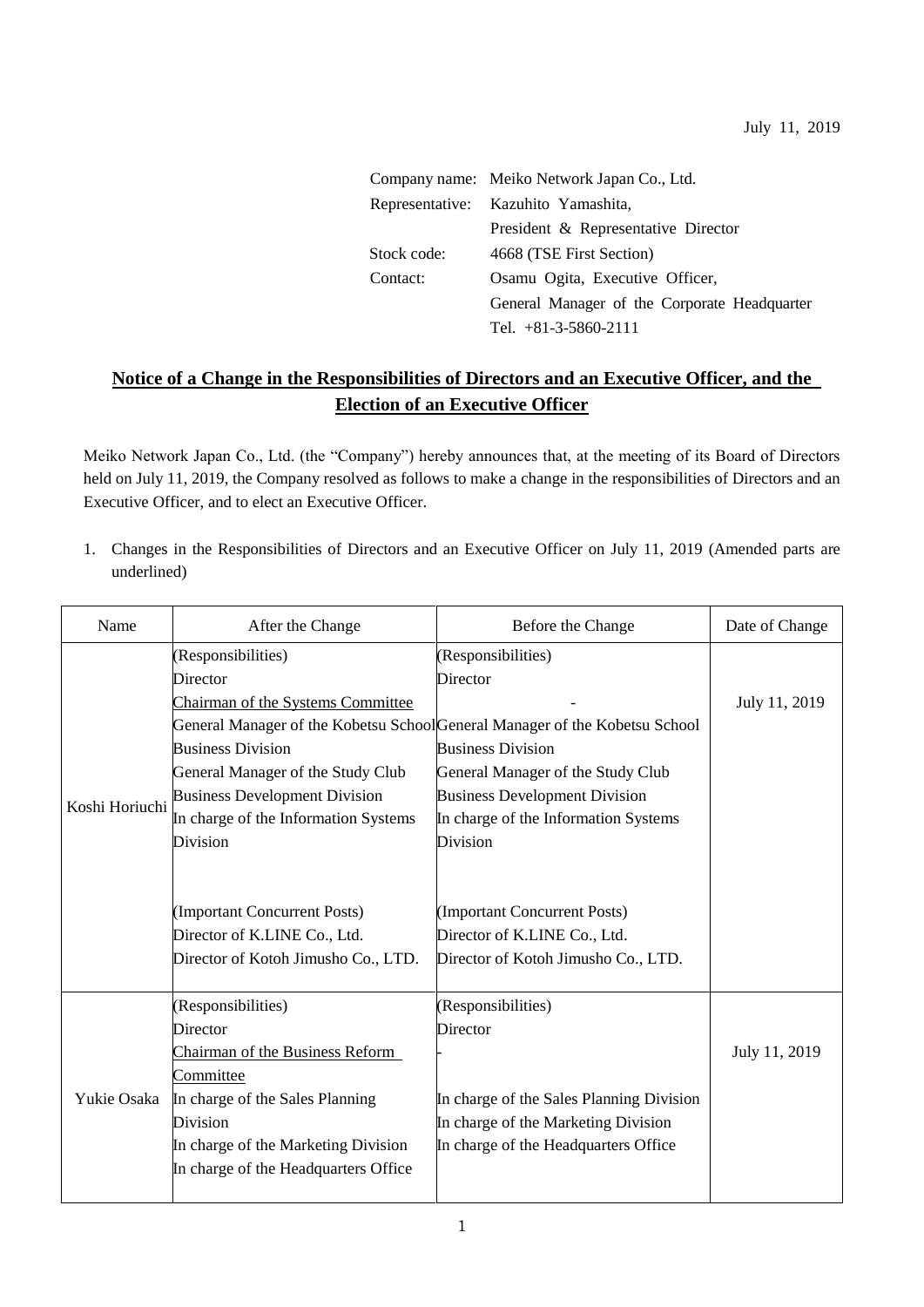| Name         | After the Change                                                                                                                                                                                   | Before the Change                                                                                                                  | Date of Change |
|--------------|----------------------------------------------------------------------------------------------------------------------------------------------------------------------------------------------------|------------------------------------------------------------------------------------------------------------------------------------|----------------|
| Dai Komiyama | (Responsibilities)<br><b>Executive Officer</b><br>Chairman of the Coaching School<br><b>Business Committee</b><br>General Manager of the Academic<br>Division<br>President of MAXIS Education Inc. | (Responsibilities)<br><b>Executive Officer</b><br>General Manager of the Academic<br>Division<br>President of MAXIS Education Inc. | July 11, 2019  |

2. Purpose of Establishing the Coaching School Business Committee, Systems Committee and Business Reform **Committee** 

The Company previously established the Business Strategy Council as an internal policy-making body for midto long-term plans and important projects involving the business of the Company. However, we will now establish the Coaching School Business Committee, Systems Committee and the Business Reform Committee as cross-sectional organizations accompanying the Business Strategy Council on July 11, 2019.

(1) Coaching School Business Committee

This committee will aim to improve our educational affairs powers and student recruitment by demonstrating our comprehensive abilities through sharing the strengths and measures possessed by each division in Meiko Gijuku, Waseda Academy Kobetsu School and Study Club.

(2) Systems Committee

This committee will promote a revision of our division systems and company-wide systems to strengthen our marketing functions and improve productivity.

(3) Business Reform Committee

This committee will promote reform of our business process structures with a focus on customers from the perspective of overall optimization.

3. Election of an Executive Officer and Change in the Responsibilities on July 11, 2019 (Amended parts are underlined)

| Name     | After the Change                       | Before the Change                    | Date of Election |
|----------|----------------------------------------|--------------------------------------|------------------|
|          | (Responsibilities)                     | (Responsibilities)                   |                  |
|          | <b>Executive Officer</b>               |                                      | July 11, 2019    |
|          | General Manager of the Kids Business   | General Manager of the Kids Business |                  |
| Hiroaki  | Division                               | <b>Division</b>                      |                  |
| Tateyama | General Manager of the Soccer Business | General Manager of the Soccer        |                  |
|          | Division                               | <b>Business Division</b>             |                  |
|          |                                        |                                      |                  |
|          |                                        |                                      |                  |